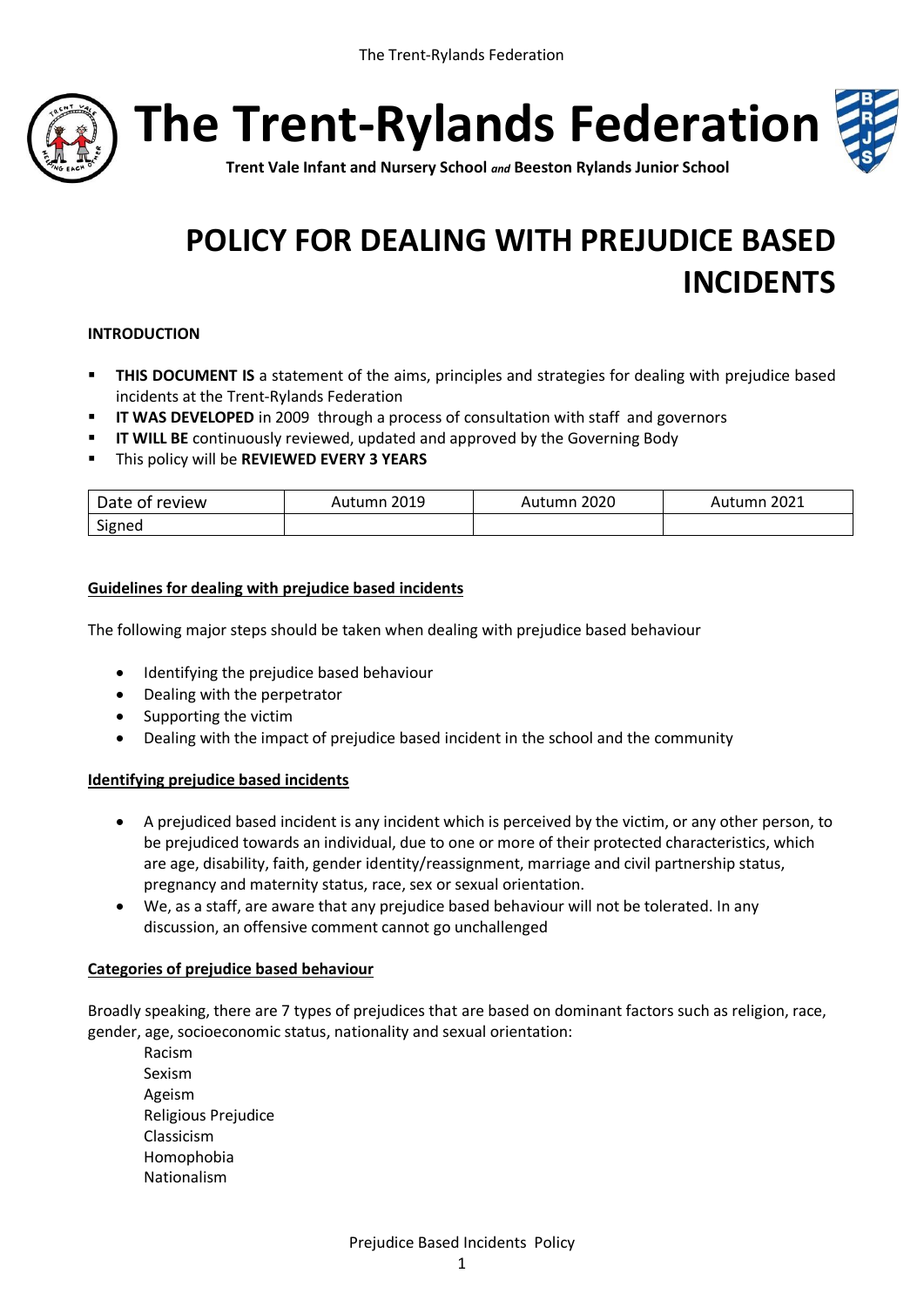## **Dealing with perpetrators**

All prejudice based incidents should be dealt with, no matter how trivial they may seem to be. The following general procedures may be followed in dealing with perpetrators:

### **Procedure**

- Report to Headteacher
- Log incident on Prejudice Based Incident Report Form
- Place Prejudice Based Incident Report Form in Prejudice Based Incident File in Headteacher's office
- Headteacher to speak to parent or carer

### **Support to victim**

- A victim or victims of prejudice based behaviour will need immediate attention from a member of staff in order to prevent the danger of shock or long term suffering
- An appropriate member of staff needs to explain the action taken and to express their own concerns and feelings
- In serious cases, the Head Teacher should meet the parents/relations of the victim to explain the action taken and to discuss the matter with them

## **Dealing with the impact on the school and the community**

- Prejudice based graffiti or slogans whether on books or walls should be removed immediately on discovery and any damage repaired
- Prejudice based literature, badges and insignia should be confiscated on discovery and the reason for not allowing them explained
- If the matter is of a serious nature, all the children and staff should meet together to discuss it. Assemblies or circle time may also be used for this purpose.
- Any disruption of matters through rumours should be explained promptly by the teachers
- If the incident is of a serious nature, then feedback from parents/carers and responsible members of the community should be obtained in order to assess the impact of the incident.

#### **Monitoring**

There is a need to monitor racist incidents in our school in order to:

- Get a full picture of the frequency and nature of prejudice based incidents
- Measure the effectiveness of the methods used by our school in responding to racist incidents
- Give staff a statistical basis for analysis of prejudice based incidents

We need therefore, to keep a record of all prejudice based incidents. Records should be kept in such a way that they give details of the offence, the person/s concerned, action taken and sanctions imposed. Prejudice incidents may be analysed under the following categories:

- violence and threat
- abuse and insult
- graffiti
- **•** literature

A termly report will be made to Governors via the Headteacher's report to Governors.